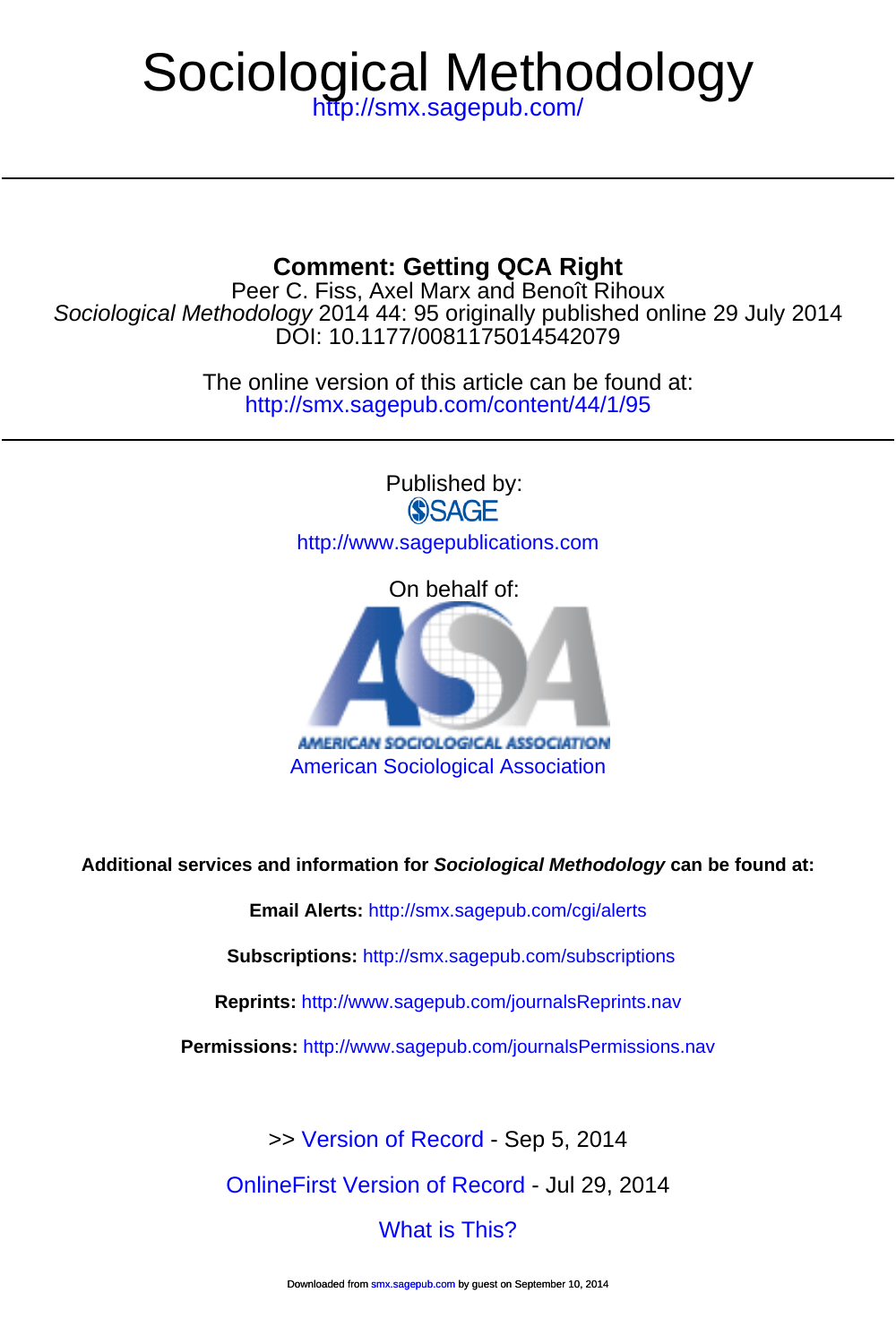## COMMENT: GETTING QCA RIGHT

Peer C. Fiss\*, Axel Marx<sup>†</sup>, and Benoît Rihoux<sup>‡</sup>

\* University of Southern California, Los Angeles, CA, USA <sup>†</sup>University of Leuven, Leuven, Belgium <sup>‡</sup>Université catholique de Louvain, Louvain-la-Neuve, Belgium Corresponding Author: Peer C. Fiss, fiss@marshall.usc.edu DOI: 10.1177/0081175014542079

In recent years, qualitative comparative analysis (QCA) has gained in popularity and has spread beyond its home base of comparative sociology and political science, fields that have traditionally been marked by a strong tradition of case-oriented analysis. With growing popularity and profile comes also greater critical attention, and thus it is not surprising and indeed welcome to have researchers unfamiliar with QCA engage with a set-theoretic approach and probe its soundness, such as the recent work of Mendel and Korjani (2013). As QCA users (along with other methodologies), we are enthusiastic about this kind of attention to QCA, a research approach that should see continued innovation going forward.

In contrast, the article by Lucas and Szatrowski (this volume, pp. 1–79; hereafter L&S), although purporting to provide a balanced critique and sound assessment of OCA, in fact provides neither. L&S argue that their use of simulated data sets shows how "QCA finds the correct causal story only 3 times across 70 different solutions" (p. 1) and that even these successes in fact reveal additional fundamental problems. In this short response, we show that their tests are often neither valid assessments nor correct analyses and that their portrayal of QCA is conceptually incorrect on core points. Indeed, when performed correctly (which is not difficult given the relatively simple data sets), QCA in fact finds the "correct causal story."

## USING SIMULATIONS TO EXAMINE QUALITATIVE COMPARATIVE ANALYSIS

We welcome the use of simulation to assess QCA as an analytic technique. Simulations can reveal properties of an analytic technique, such as its underlying assumptions, that may remain otherwise uncovered. Our reasons, however, are somewhat different from those suggested by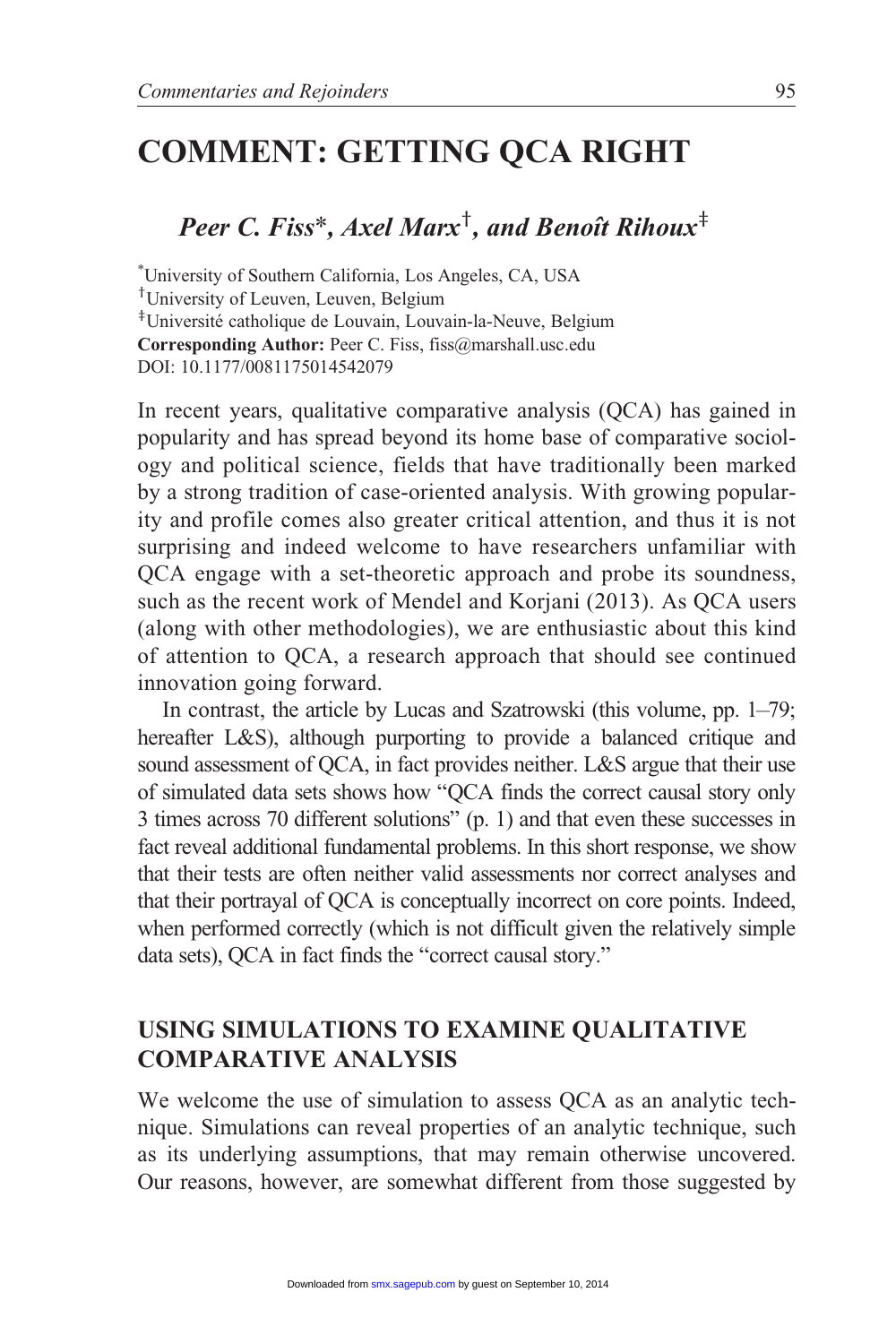L&S, who argue that "because QCA purports to instantiate a deterministic epistemology, study of QCA's behavior under controlled conditions could aid efforts to adjudicate seriously contentious epistemological claims" (p. 11) The argument that QCA is deterministic has been rebutted elsewhere (e.g., Ragin and Rihoux 2004), and we will not repeat these arguments here; hence, one core foundation of L&S's demonstration is simply incorrect. This is, incidentally, one of numerous incorrect statements by L&S about QCA, which we cannot discuss here in detail.

We agree, however, with the claim that simulation data, if analyzed correctly, can provide further validation for a method. Indeed, although L&S claim that simulations are "an approach QCA analysts have rejected" (p. 3), they are not the first ones to use simulation to assess QCA, as one of the coauthors of this comment used simulations to study QCA, some of which are quite similar in design to the ones described by L&S (Marx 2010; Marx and Dusa 2011). These simulations aim to understand what results crisp-set QCA generates when used on data generated through random allocation of zeros and ones in the cells of a data matrix with a probability of .5. However, although Marx (2010) aimed to replicate in his simulation a typical QCA analysis, the approach of L&S is different in that they generate synthetic data with a known structure, more akin to the data example used by Fiss (2007), for example. We now turn to the specific simulation studies that L&S describe.

### GETTING THE RESULTS OF THE SIMULATION STUDIES RIGHT

In their article, L&S use six different simulations. Study 1 is a simple simulation study using 40 cases and four causal conditions such that "Y = 1 if  $X_1 = X_2 = 1$  or if  $X_3 = X_4 = 1$ " (p. 17). After conducting a crisp-set QCA on these data for the presence and the absence of the outcome Y, they argue that of the six relevant solutions, five are "incorrect." Specifically, they claim that QCA identifies "incorrect" causal recipes for the complex and intermediate solutions, while "the parsimonious solution for  $Y = 1$  is wrong but for  $Y = 0$  is correct" (p. 19). One out of six would be a pretty bad record indeed. However, this kind of counting is simply wrong, as the complex and intermediate solutions are not valid tests given that these are synthetic data that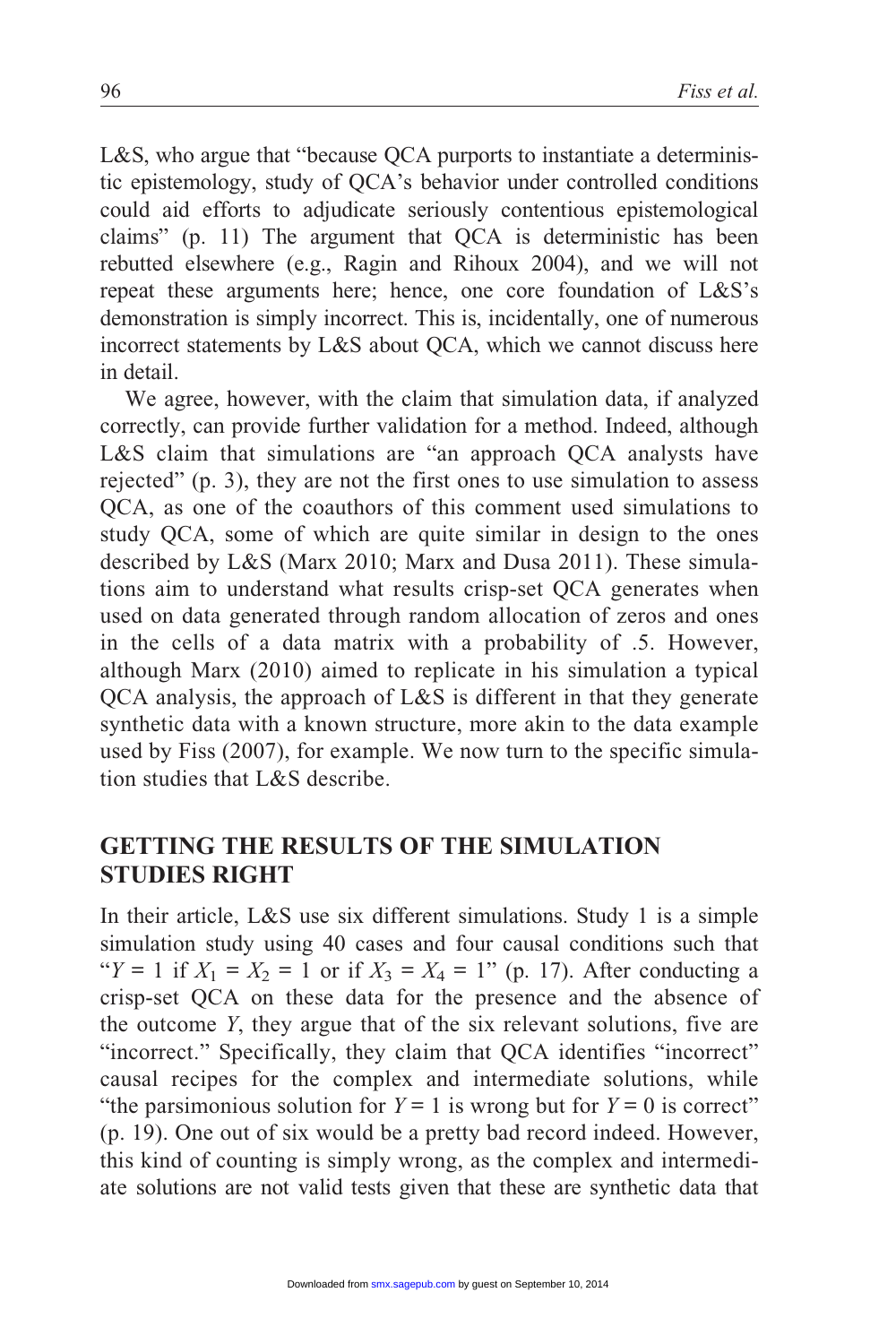do not cover all possible configurations. Hence, only the parsimonious solution should be examined. Furthermore, and even more important, although we have aimed to replicate the results of L&S, we have been unable to reproduce the results they report on the basis of the data they provide. Instead, a QCA analysis finds the "correct" answer for both parsimonious solutions. Instead of one out of six solutions correctly identified, the record actually is two for two.

L&S then add an additional noncausal factor  $Z_1$  to examine whether QCA is able to eliminate such a noncausal factor and still produce the correct recipe. They again report that only one out of six solutions is correct, with the same pattern as before, whereby only the parsimonious solution for  $Y = 0$  is correct. L&S unfortunately do not provide their noncausal component in their appendix, and thus we cannot exactly replicate this analysis. However, we created our own simulation data, which are reported in the Appendix to this comment. The random, noncausal condition  $Z_1$  is correlated at  $-.041, -.123, -.064, .240,$  and  $.042$ with  $X_1$  to  $X_4$  and Y, respectively. Our subsequent analysis, including the noncausal factor  $Z_1$ , finds that QCA correctly eliminates this factor in both parsimonious solutions (i.e., the two relevant ones). Again, the correct record is two out of two. In sum, L&S's subsequent statement that "in Study 1, 10 of 12 QCA solutions were incorrect" (p. 27) is simply not accurate. The correct record with our simulation data is actually four out of four.

In Study 3, under the heading "Ideal Data, Yet Qualitative Comparative Analysis Fails?" (pp. 39–41) L&S up the ante by returning to the same data and suggest that overdetermination may be a problem for QCA. They delete three overdetermined cases and repeat the first analysis of their Study 1. They again find that the complex and intermediate solutions are "wrong," even though they are actually not relevant given the simulation data, whereas the two parsimonious solutions are correct. They then use the apparent contrast between "irrelevant" and "correct" solutions to argue that QCA has an "implicit 'no overdetermination' assumption" (p. 41). However, because in fact QCA gets situations in which overdetermination is present (Study 1) and in which it is absent (Study 3) "correct," this argument is again not supported. The findings show quite the opposite: that QCA does work with overdetermined outcomes and that the simulation of L&S, when done correctly, in fact makes that argument for Ragin.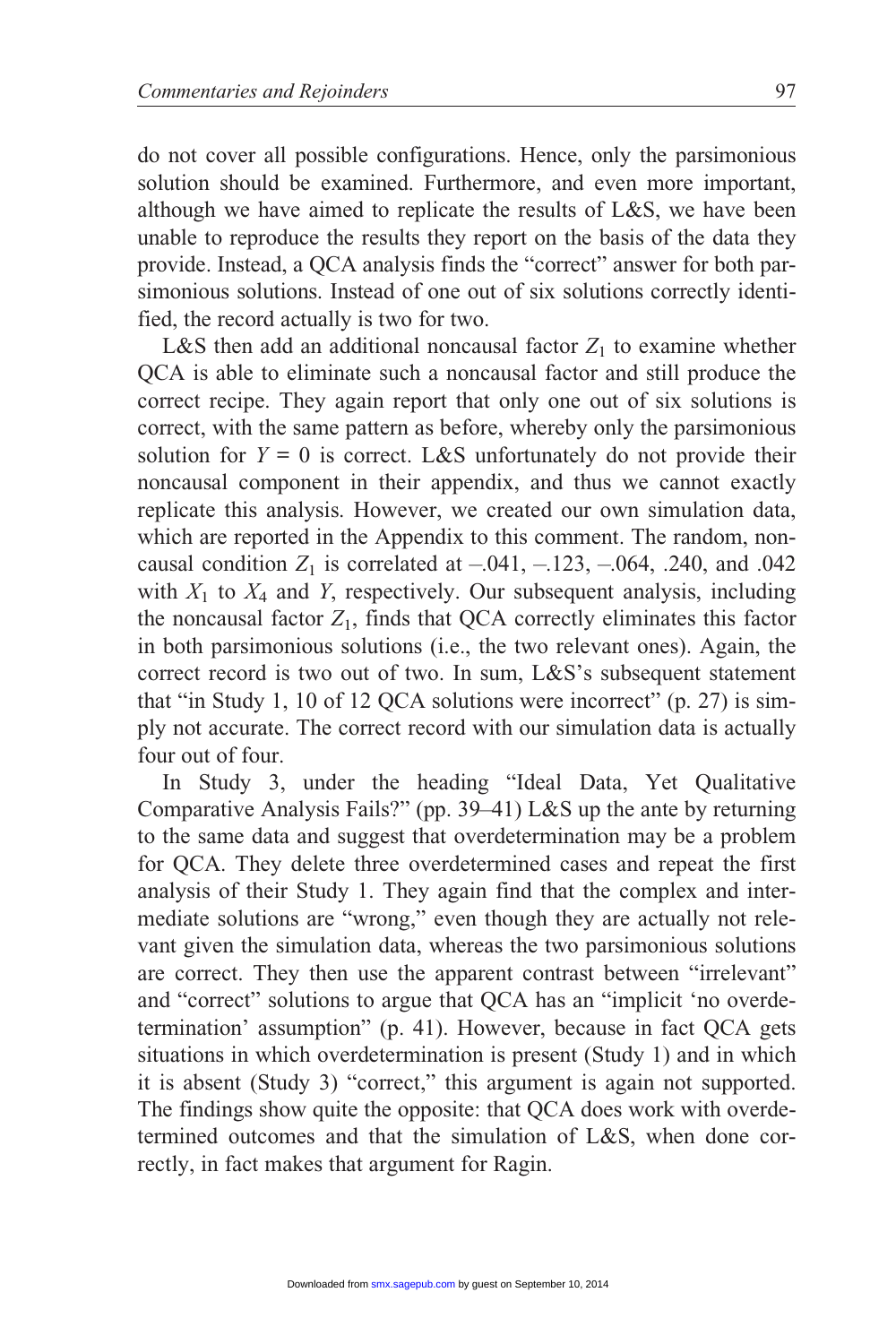#### **CONCLUSIONS**

In this short comment, we cannot examine all the studies detailed by L&S, and we have therefore focused on some of their foundational tests. What we have examined from their piece demonstrates that, if properly used and if based on a technically correct understanding of QCA, simulations confirm QCA's strength and analytical usefulness. Unfortunately, not only do L&S present QCA's underpinnings incorrectly, but their use of simulations in connection with QCA is also flawed and does not offer an informed and balanced contribution to the debate around QCA. In addition, we regret their aggressive and negative writing style.

To be clear, we welcome informed and candid engagement with QCA. It will make the approach stronger and better. Much of this will come from a closer engagement between QCA and conventional large-*n* analysis using correlations, and we have indeed called for this kind of engagement, as we believe it may allow "insights from large-N QCA to become more robust through comparison across methods and more precise in assessing the magnitude of relationships" (Fiss, Sharapov, and Cronqvist 2013:195). It is obviously important to further promote standards of good practice in QCA, as done, for instance, by Schneider and Wagemann (2012) and by Rihoux and Ragin (2009). Doing so will help a growing community of users provide stronger insights, because, as noted by Jon Elster (2009), "Data analysis is not a science, nor—as is sometimes asserted an art, but a craft" (p. 16). QCA is no different: to do it well requires not mechanical application of formal rules but both good practice and the "wisdom" that comes with continued use.

| <b>APPENDIX</b>                                                     |  |
|---------------------------------------------------------------------|--|
| <b>Simulated Data for Study 1 Replication with Noncausal Factor</b> |  |

| ID            | $X_1$ | $X_2$ | $\mathbf{V}$<br>$\Lambda_3$ |  |  |
|---------------|-------|-------|-----------------------------|--|--|
|               |       |       |                             |  |  |
|               |       |       |                             |  |  |
| $\mathcal{L}$ |       |       |                             |  |  |
| Δ             |       |       |                             |  |  |
|               |       |       |                             |  |  |
|               |       |       |                             |  |  |

(continued)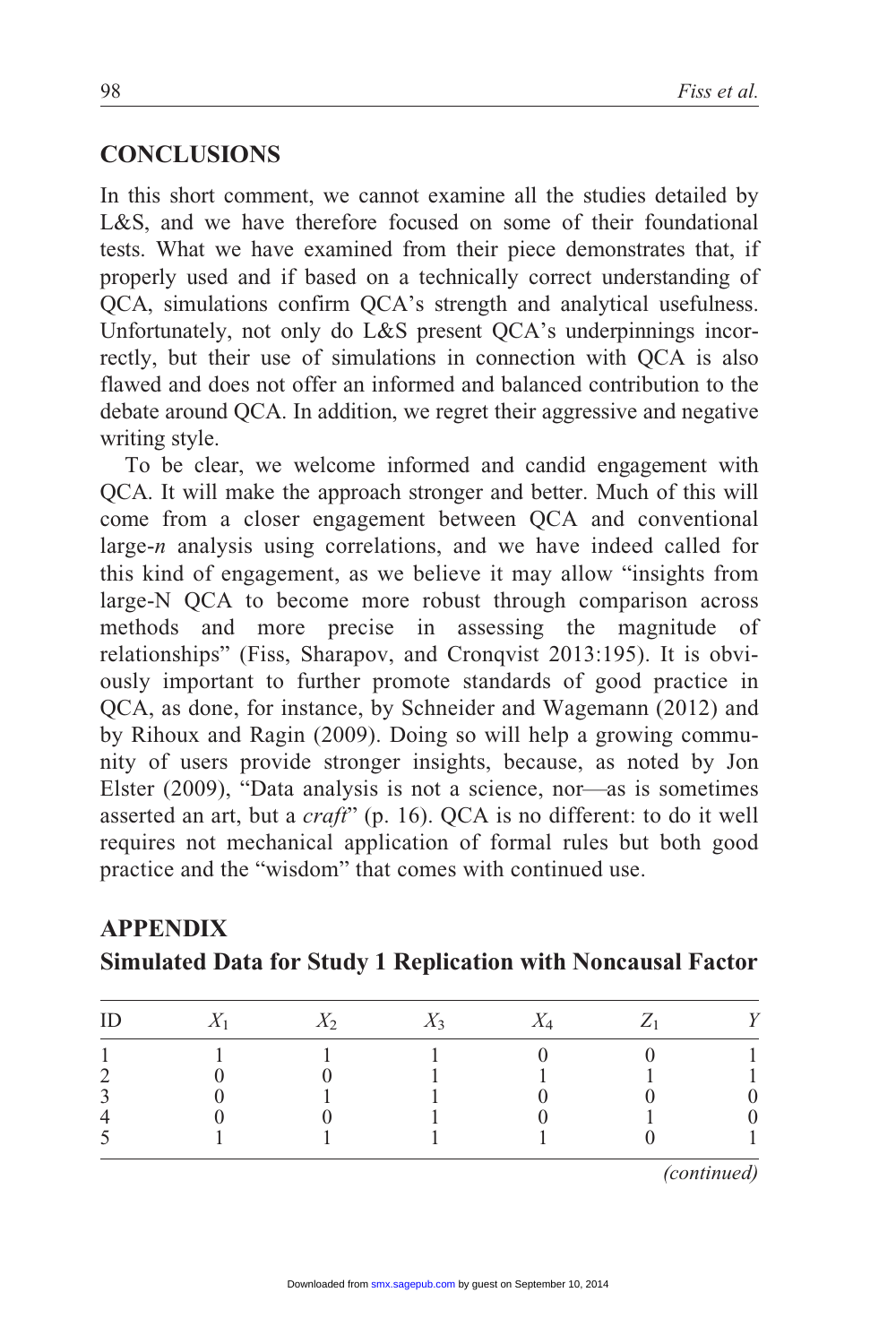| ID                                         | $X_{\rm 1}$      | $\mathcal{X}_2$  | $X_3$            | $\mathcal{X}_4$  | $\ensuremath{\mathnormal{Z}}_1$ | $\boldsymbol{Y}$ |
|--------------------------------------------|------------------|------------------|------------------|------------------|---------------------------------|------------------|
|                                            | $\overline{0}$   | $\overline{0}$   | $\mathbf{1}$     | $\boldsymbol{0}$ | $\boldsymbol{0}$                | $\overline{0}$   |
| $\begin{array}{c} 6 \\ 7 \\ 8 \end{array}$ | $\overline{0}$   | $\overline{0}$   | $\overline{0}$   | $\mathbf{1}$     | $\,1$                           | $\boldsymbol{0}$ |
|                                            | $\,1$            | $\,1$            | $\overline{0}$   | $\mathbf{1}$     | $\overline{0}$                  | $\mathbf{1}$     |
| 9                                          | 1                | $\mathbf{1}$     | $\mathbf{1}$     | $\overline{0}$   | $\boldsymbol{0}$                | $\mathbf{1}$     |
| 10                                         | 1                | $\overline{0}$   | $\overline{0}$   | $\boldsymbol{0}$ | $\boldsymbol{0}$                | $\boldsymbol{0}$ |
| 11                                         | $\,1$            | $\boldsymbol{0}$ | $\mathbf{1}$     | $\boldsymbol{0}$ | $\mathbf 1$                     | $\boldsymbol{0}$ |
| 12                                         | $\mathbf{1}$     | 1                | 1                | $\theta$         | 1                               | $\mathbf{1}$     |
| 13                                         | $\theta$         | $\mathbf 1$      | 1                | $\overline{0}$   | 1                               | $\overline{0}$   |
| 14                                         | $\overline{0}$   | $\overline{0}$   | $\mathbf 1$      | $\boldsymbol{0}$ | 1                               | $\boldsymbol{0}$ |
| 15                                         | $\boldsymbol{0}$ | $\,1$            | $\mathbf{1}$     | $\boldsymbol{0}$ | 1                               | $\boldsymbol{0}$ |
| 16                                         | $\boldsymbol{0}$ | $\boldsymbol{0}$ | $\overline{0}$   | $\mathbf{1}$     | 1                               | $\boldsymbol{0}$ |
| 17                                         | $\mathbf{1}$     | $\,1$            | $\overline{0}$   | $\overline{0}$   | 1                               | $\mathbf{1}$     |
| 18                                         | $\overline{0}$   | $\,1$            | $\overline{0}$   | $\overline{0}$   | $\overline{0}$                  | $\boldsymbol{0}$ |
| 19                                         | $\overline{0}$   | $\overline{0}$   | $\boldsymbol{0}$ | $\boldsymbol{0}$ | 1                               | $\boldsymbol{0}$ |
| 20                                         | $\mathbf{1}$     | $\,1$            | $\mathbf 1$      | 1                | 1                               | $\,1$            |
| 21                                         | $\,1$            | $\overline{0}$   | $\mathbf 1$      | $\mathbf{1}$     | $\mathbf 1$                     | $\,1\,$          |
| 22                                         | $\overline{0}$   | $\overline{0}$   | $\mathbf 1$      | $\overline{0}$   | $\overline{0}$                  | $\boldsymbol{0}$ |
| 23                                         | $\boldsymbol{0}$ | $\,1\,$          | $\mathbf{1}$     | $\mathbf{1}$     | $\boldsymbol{0}$                | $\,1\,$          |
| 24                                         | $\,1$            | $\overline{0}$   | $\mathbf 1$      | 1                | $\mathbf{1}$                    | $\,1\,$          |
| 25                                         | $\overline{0}$   | $\,1$            | $\overline{0}$   | $\overline{0}$   | $\mathbf{1}$                    | $\boldsymbol{0}$ |
| 26                                         | $\overline{0}$   | $\overline{0}$   | $\mathbf{1}$     | $\boldsymbol{0}$ | $\overline{0}$                  | $\boldsymbol{0}$ |
| 27                                         | $\boldsymbol{0}$ | $\mathbf 1$      | $\mathbf 1$      | $\boldsymbol{0}$ | 1                               | $\boldsymbol{0}$ |
| 28                                         | 1                | $\mathbf{1}$     | $\boldsymbol{0}$ | 1                | 1                               | $\,1\,$          |
| 29                                         | $\boldsymbol{0}$ | 1                | $\mathbf{1}$     | $\overline{0}$   | $\boldsymbol{0}$                | $\boldsymbol{0}$ |
| 30                                         | $\mathbf 1$      | $\mathbf 1$      | $\mathbf{1}$     | $\boldsymbol{0}$ | $\boldsymbol{0}$                | $\,1$            |
| 31                                         | $\mathbf 1$      | $\boldsymbol{0}$ | $\boldsymbol{0}$ | $\boldsymbol{0}$ | $\mathbf 1$                     | $\boldsymbol{0}$ |
| 32                                         | $\boldsymbol{0}$ | $\,1$            | $\mathbf{1}$     | $\overline{0}$   | $\overline{0}$                  | $\overline{0}$   |
| 33                                         | $\,1$            | $\overline{0}$   | $\mathbf{1}$     | $\overline{0}$   | $\mathbf 1$                     | $\overline{0}$   |
| 34                                         | $\mathbf 1$      | $\overline{0}$   | $\overline{0}$   | $\overline{0}$   | $\mathbf{1}$                    | $\boldsymbol{0}$ |
| 35                                         | $\mathbf{1}$     | $\boldsymbol{0}$ | $\overline{0}$   | $\boldsymbol{0}$ | $\overline{0}$                  | $\boldsymbol{0}$ |
| 36                                         | $\boldsymbol{0}$ | $\mathbf{1}$     | $\overline{0}$   | $\boldsymbol{0}$ | $\mathbf{1}$                    | $\boldsymbol{0}$ |
| 37                                         | $\boldsymbol{0}$ | $\,1$            | $\,1$            | $\,1$            | $\,1$                           | $\,1$            |
| 38                                         | $\,1$            | $\overline{0}$   | $\overline{0}$   | $\boldsymbol{0}$ | $\boldsymbol{0}$                | $\boldsymbol{0}$ |
| 39                                         | $\,1$            | $\,1$            | $\,1$            | $\,1$            | $\,1$                           | $\,1$            |
| 40                                         | $\overline{0}$   | $\mathbf{1}$     | $\mathbf{1}$     | $\mathbf{1}$     | $\mathbf{1}$                    | $\mathbf{1}$     |

#### APPENDIX (continued)

#### References

Elster, Jon. 2009. "Excessive Ambitions." Capitalism and Society 4(2):1–30.

- Fiss, Peer C. 2007. "A Set-theoretic Approach to Organizational Configurations." Academy of Management Review 32(4):1180–98.
- Fiss, Peer C., Dmitry Sharapov, and Lasse Cronqvist. 2013. "Opposites Attract? Opportunities and Challenges for Integrating Large-N QCA and Econometric Analysis." Political Research Quarterly 66(1):191–98.